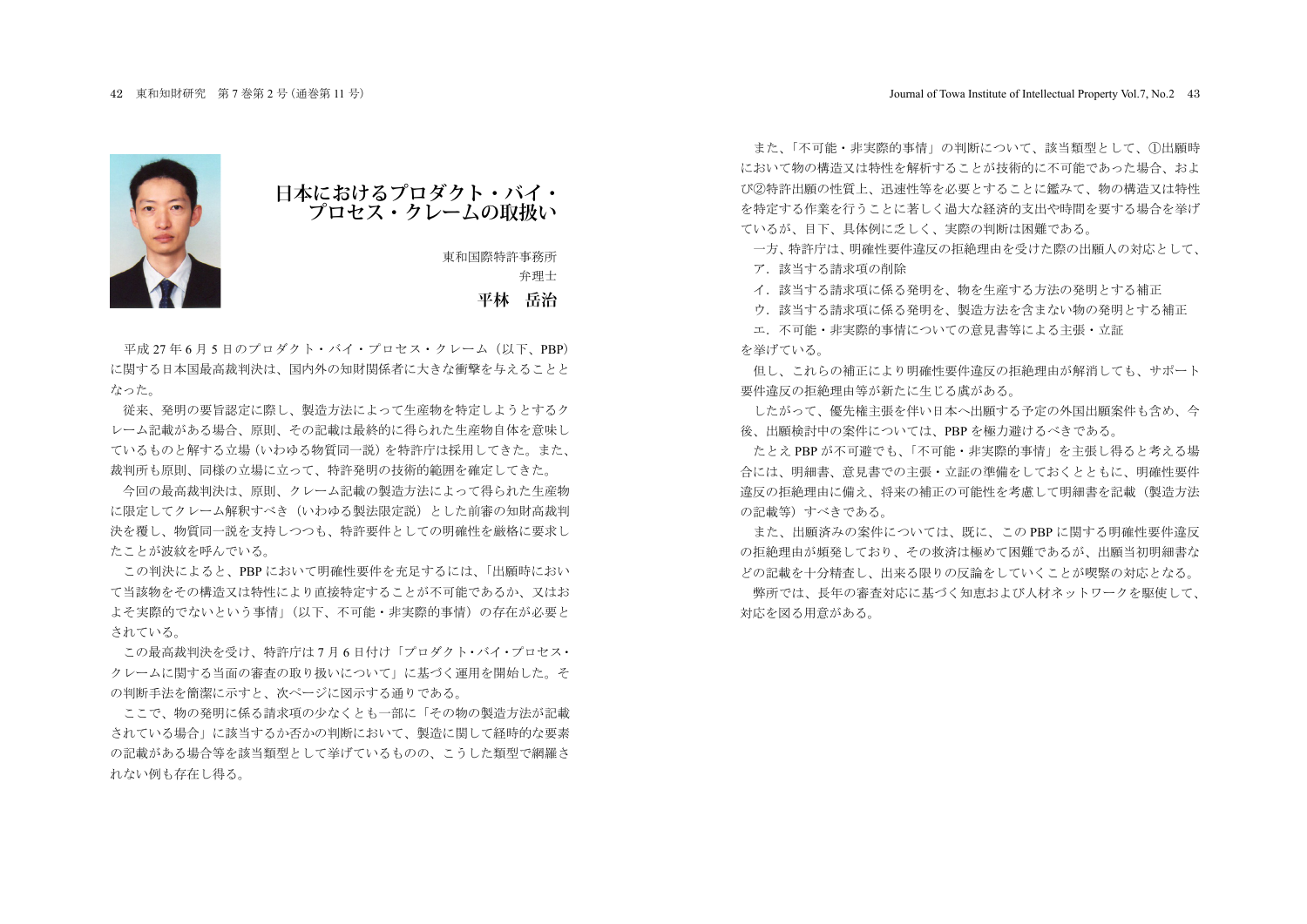## 図 日本国特許庁の当面の審査の取り扱い



 $<$  Japan  $>$ 

## Product-by-Process Claim in Japan

Towa International Patent Firm Patent Attorney Takeharu Hirabayashi

The decision of the Supreme Court of Japan on Product-by-Process (PBP) claims dated June 5, 2015 came as a great shock to IP-related people both at home and abroad.

Until recently, the Japan Patent Office has taken a view that the description of claims which specifies the product by the manufacturing process should in principle be regarded as covering the final product in general on identifying the claimed invention. The courts have agreed to this principle and have decided the technical scope of patented invention.

The above-mentioned Supreme Court decision upset the former decision of the Intellectual Property High Court, which had maintained that the technical scope of the patented invention should be interpreted as being limited to the product manufactured through the manufacturing process stated in the claims, and supported the JPO view, while at the same time demanding the strict clarity as requirements for the patent, consequently causing a sensation.

According to the Supreme Court decision, PBP claims would satisfy the requirement of clarity only if "there exist circumstances where it is impossible or utterly impractical to directly specify the structure or feature of the product at the time of filing an application".

In response to this decision, the JPO began the practices based on "the notice of provisional guideline on examining PBP claims" dated July 6. The next page offers the figure briefly explaining the examining process.

The JPO illustrates "the description of the manufacturing process of the product" within at least a part of claims regarding the invention of the product with some examples such as the statement of successive elements on manufacture, but the illustration is not exhaustive

The JPO also cites the two following examples of "impossible or utterly impractical to